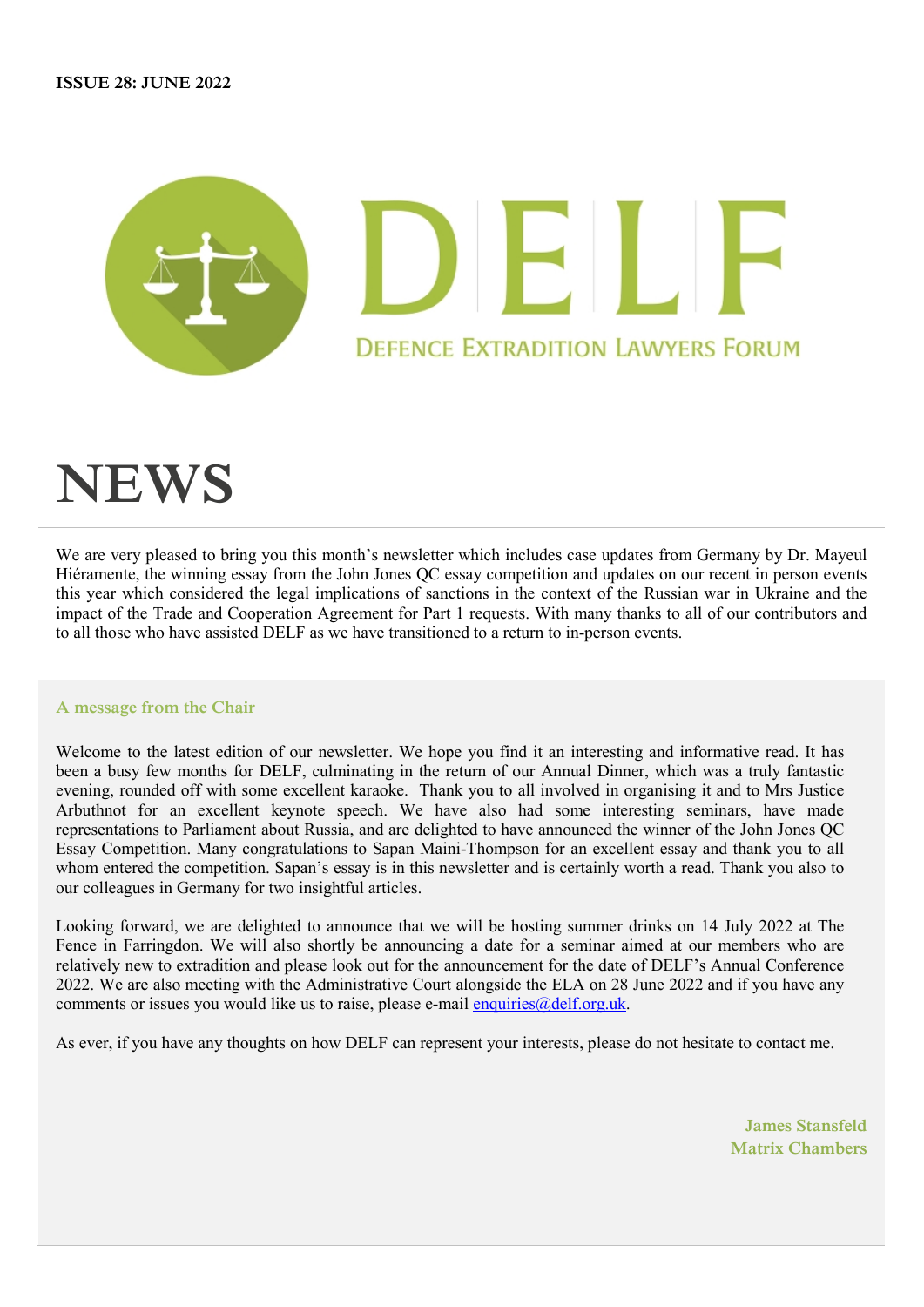#### **Our Recent Activities**

## **DELF Annual Dinner – 27 May 2022**

The DELF Annual Dinner took place at the Brewery in London on Friday 27 May 2022. We hope that those of you who attended had as much fun as we did. We were very grateful to be joined by the Right Honourable Mrs Justice Arbuthnot who gave an excellent, and very entertaining, keynote speech. Thank you to all those on the committee who worked tirelessly to put such a fantastic evening together.

#### **Criminal Procedure Rules Committee**

We continue to make representations on behalf of our members to the Criminal Procedure Rules Committee, the LAA, the Administrative Court staff and the Senior District Judge's office. If members have any issues they would like DELF to raise please email [enquiries@delf.org.uk](mailto:enquiries@delf.org.uk).

#### **High Court Liaison**

We will be participating in a court user liaison meeting with the High Court later this month in order to make representations on behalf of our members. If you have any comments or issues you would like to raise, please email [enquiries@delf.org.uk](mailto:enquiries@delf.org.uk) by Friday 24 June.

### Educational events and socials

# **7 April 2022: Russia and Ukraine – Exploring the Impact of sanctions, the practicalities and ethics of representation and what the future holds**

On 7 April, DELF hosted a hybrid seminar from the offices of Kingsley Napley on the future of Russia's involvement in the international community, the Ukraine Justice Alliance and the practicalities and ethics involved in representing those subject to, or at risk of, sanctions.

We were delighted to welcome as our panellists for the evening, **Professor Judith Pallot**, Emeritus professor of Russian and Soviet Geography at the University of Oxford; **Sergey Golubok**, prominent lawyer and human rights defender; **Dr Anna Bradshaw**, Partner at Peters & Peters and co-editor of The Guide to Sanctions; and **Ben Brandon**, Partner and Barrister at Mishcon de Reya and member of the Ukraine Justice Alliance. The event was chaired by **Áine Kervick**, Senior Associate at Kingsley Napley and DELF committee member.

Providing context for the focus of the seminar, the discussion opened with an acknowledgement of the escalating war in Ukraine and the tragic events unfolding at the present moment. In response by the UK, there has been a series of sanctions against Russia, the scale of which is unprecedented.

The panel opened with an examination of the impact of the war in Ukraine on Russia's position in the global order. The use of soft and hard powers in Russia was discussed and their potential to shape international behaviour and outcomes including the evolving political powers in Russia with the decline in influence of those perceived to be oligarchs. As a halfway point between soft and hard power, the use of sanctions in Russia as a political tool and alternative to war was discussed: in particular, what is the practical impact of these sanctions from a Russian perspective? Is there a tension between the utility of sanctions as a political tool and the increased harm of the sanctioned party / country?

Flowing from this conversation, the practicalities of the application of sanctions from the UK were discussed. Specifically, are sanctions meeting their intended purpose? How good is the UK at enforcing them? And when might we see the effects of the current sanctions' regime? It was concluded that April was too soon to see any real impact of sanctions as supplies and production will not yet be impacted and that September 2022 may be a time to revisit the impact. The panellists also considered the rule of law issues that arise around the types of sanctions regimes that are currently being imposed on Russia and practical considerations when representing those who are subject to such sanctions. It was observed that rule of law issues connected to such sanctions regimes may go some way to undermining their effectiveness longer term.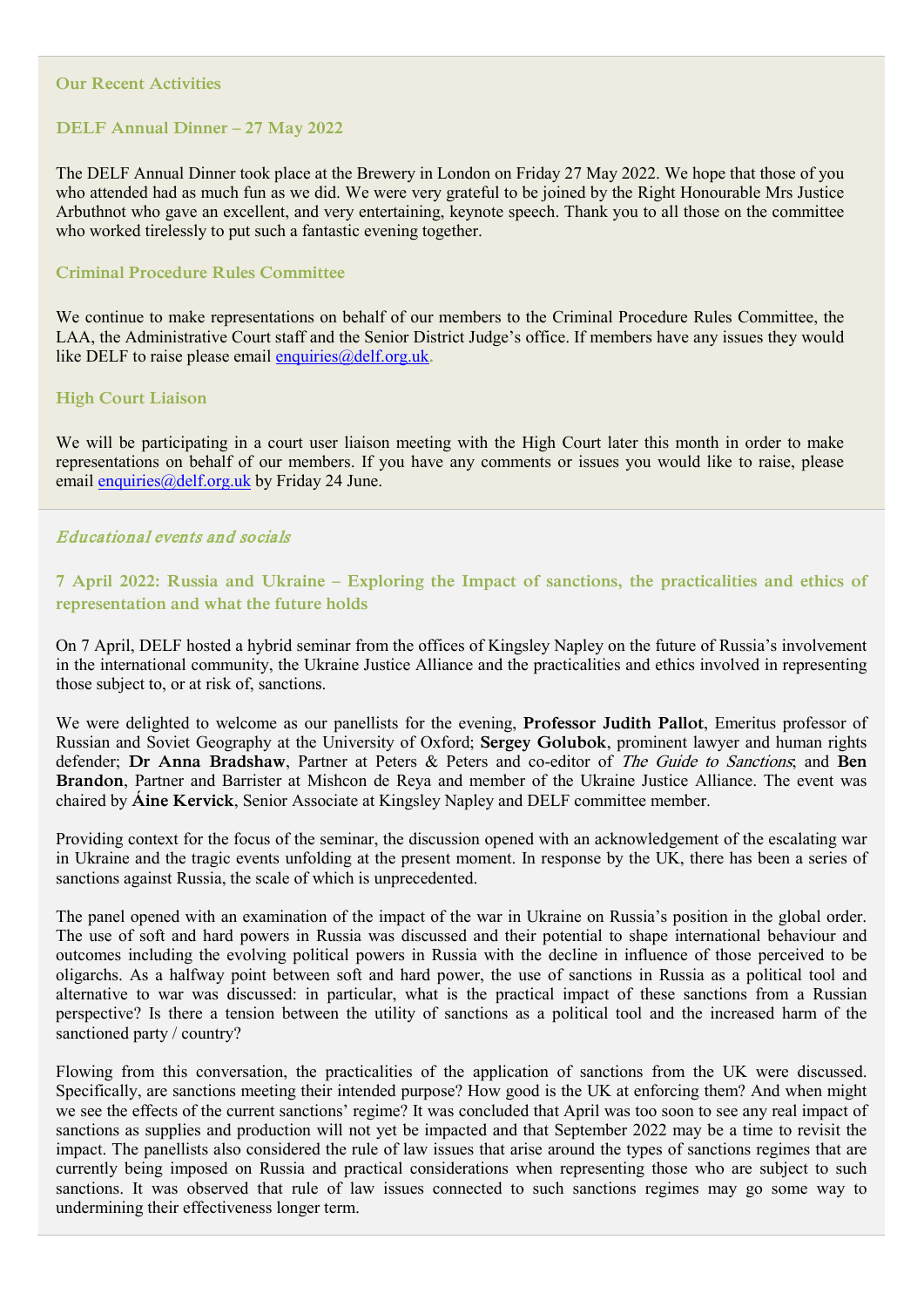In addition to sanctions, practical options were explored in anticipation of any future supranational legal action, such as evidence gathering in a conflict scenario, reparations for those who have suffered harm (including reparations from sanctions), and penalties for sanctions breaches. The seminar concluded with our panellists and attendees sharing ideas about the role legal practitioners in the UK can play and what we can do to assist on the ground in Ukraine through organisations such as the [Ukrainian Justice](https://ukrainejusticealliance.com/) Alliance, which to date is on track to be the largest mobilisation of the international private sector in solidarity against an act of war. Direct contact can be made with the UJA here: <https://ukrainejusticealliance.com/contact>

DELF members will be aware extradition to Russia is in practice suspended (albeit not in law) through the approach taken by the CPS and Westminster Magistrates' Court to date. DELF has been holding meetings to discuss our response and has been in contact with relevant UK authorities. If you have any suggestions for DELF in respect of this issue, please email Danielle Reece-Greenhalgh at [drg@corkerbinning.com.](mailto:drg@corkerbinning.com.)

> **Sameera Abdulrehman Kingsley Napley LLP**

#### **12 May 2022: Emerging trends in Part 1 cases post-TCA**

There was more than one pregnant pause in the Matrix seminar room filled with evening May sunshine as DELF members assembled – in real life – to chew over hypothetical post-EAW challenges to extradition. Far beyond the semantics (TCA / TaCA?) we were schooled by **Rebecca Niblock** (Kingsley Napley), **Stefan Hyman** (9 Bedford Row) and **Edward Grange** (Corker Binning).

The starting point is that because TCA is a treaty as opposed to a Framework Decision, it does not engage with the Extradition Act 2003 in the same way. We have moved on from the way in which the EAW Framework Decision influenced our domestic law because of the principle of conforming interpretation (per Pupino). Rebecca Niblock explained the possible mechanisms by which TCA could be said to influence our domestic law ("instruments of interpretation"). High up the list is S29 of the EU (Future Relationship) Act 2020 which contains a broad "sweeping up mechanism".

The eager reader should consider *Lipton v BA City Flyer Ltd* [2021] EWCA Civ 454 (especially paragraphs 75 to 78). In the extradition context, see further Badea v Romania [2022] EWHC 1025 (Admin) in which Fordham J grappled with whether one part of TCA (Article 597 regarding proportionality) meant a modified approach to Article 8 ECHR assessments was required. (Spoiler: No modification is needed due to TCA, but *obiter* Fordham J noted the special category of people entitled to re-trial might be different per *Konecny*.)

The interactive format worked well with (mostly) erudite discussion with the floor about the possible new arguments that could be deployed in Part 1 cases. It would do a disservice to the details to try to capture them here, but for example, practitioners are well advised to watch out for which EU Member States have exercised opt out provisions that can impact on reciprocity.

The final note was one of possibilities, perhaps tempered by the somewhat fearsome clash of legal principles (and acronyms). The homework for us all on the post-Brexit landscape has only just begun, with potentially new takes on familiar issues such as mutual trust, specialty, human rights and political offences. Hopefully this was the inception of some exciting novel arguments to come. DELF is extremely grateful to this especially scholarly panel and Matrix for their hospitality in making this rescheduled event happen. It was worth the wait.

> **Mary Westcott Doughty Street Chambers**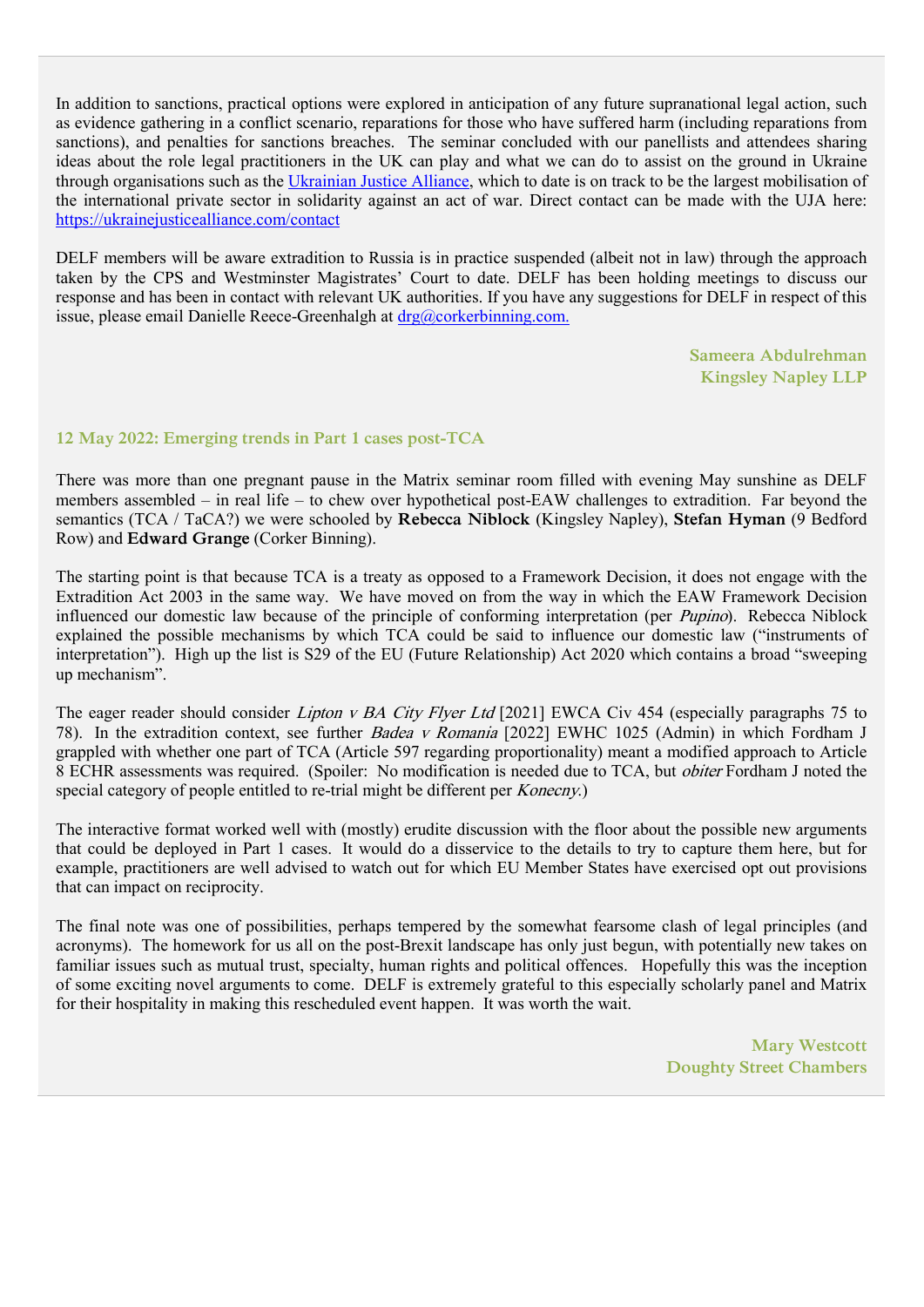## **Case Update: Germany**

## Extradition Proceedings and R efugee Status in G ermany - Current D evelopments

Article 3(2) European Convention on Extradition (ECE, [CETS 024\)](https://rm.coe.int/1680064587) stipulates that an extradition shall not be granted:

"if the requested Party has substantial grounds for believing that a request for extradition for an ordinary criminal offence has been made for the purpose of prosecuting or punishing a person on account of his race, religion, nationality or political opinion, or that that person's position may be prejudiced for any of these reasons."

Section 6(2) IRG [\(Act on International Mutual Assistance in Criminal Matters\)](https://www.gesetze-im-internet.de/englisch_irg/index.html) transposes this obligation into German law. It is evident from the wording of Article 3(2) ECE and section 6(2) IRG that the issues to be determined in extradition proceedings are those relevant in proceedings regarding applications for political asylum. It stands to reason that persons fulfilling the criteria set out in article 1A(2) of the Convention relating to the Status of Refugees have a valid claim to oppose an extradition request from the country of their nationality. The German Constitutional Court has repeatedly emphasized the close connection between refugee law and extradition law (see e.g. Constitutional Court, Decision dated 14 November 1979, no. 1 BvR 654/79) and has rightly remarked that the fact that an EU Member State has granted protection to a citizen of the requesting state strongly suggests the illegality of an extradition to said state (see e.g. Constitutional Court, Decision dated 2 February 2016, no. 2 BvR 2486/15). It is, however, subject to much debate whether or not a positive decision to grant the person pursued the status of refugee binds the authorities and courts in an extradition case.

#### **Background**

Section 6 of the German [Asylum Act](https://www.gesetze-im-internet.de/englisch_asylvfg/index.html) stipulates:

"Decisions on asylum applications shall be binding in all matters in which the recognition as being entitled to asylum or to international protection as defined by Section 1 (1) no. 2 are relevant in law. This shall not apply to extradition procedures or to procedures pursuant to Section 58a of the Residence Act."

The Constitutional Court has not objected to this provision and has highlighted that an extradition requires a decision by the Higher Regional Court and that this Court is well-equipped and under the obligation to review the possibility of political persecution (see e.g. Constitutional Court, Decision dated 23 February 1983, no. 1 BvR 1019/82). The Constitutional Court previously held that a similar approach is warranted in case of a positive decision by another EU Member State granting the status of refugee (Constitutional Court, Decision dated 14 November 1979, no. 1 BvR 654/79). The Constitutional Court decided that, while such decisions might strongly suggest the existence of political persecution and require a careful assessment of the legality of an extradition, the decision by another State could not bind the German authorities. It argued in its 1979 decision that the practice of granting refugee status varied widely across Europe and therefore would not allow German authorities to merely rely on the outcome of foreign proceedings.

For decades, German Higher Regional Courts referred to the above-mentioned 1979 decision and refused the argument that decisions by foreign authorities might bind German authorities in extradition proceedings. The subsequent changes to European refugee law and the fact that procedures have been harmonized in the EU were commonly ignored. This started to change with a 2019 decision in which the Constitutional Court clarified that it has not yet been decided by the Constitutional Court whether a decision by another EU Member State has to be considered as binding. It suggested that this issue might have to be brought before the CJEU (see Constitutional Court, Decision dated 22 October 2019, no. 2 BvR 1661/19).

### **The relevance of article 267 TFEU in German constitutional law**

The fact that EU law might be relevant for the application of German extradition law and the interpretation of the Act on International Mutual Assistance in Criminal Matters is of practical relevance to German extradition proceedings. Section 29(1) stipulates that the prosecutor has to apply for the Higher Regional Court to give a decision in respect of whether extradition is permissible. There is no possibility for appeal and so the only option for (limited) review is by way of a constitutional court complaint. As a consequence, article 267(3) TFEU would apply if the criteria set out in article 267(1) TFEU are met. Failure to request a preliminary ruling from the CJEU might in turn lead to a violation of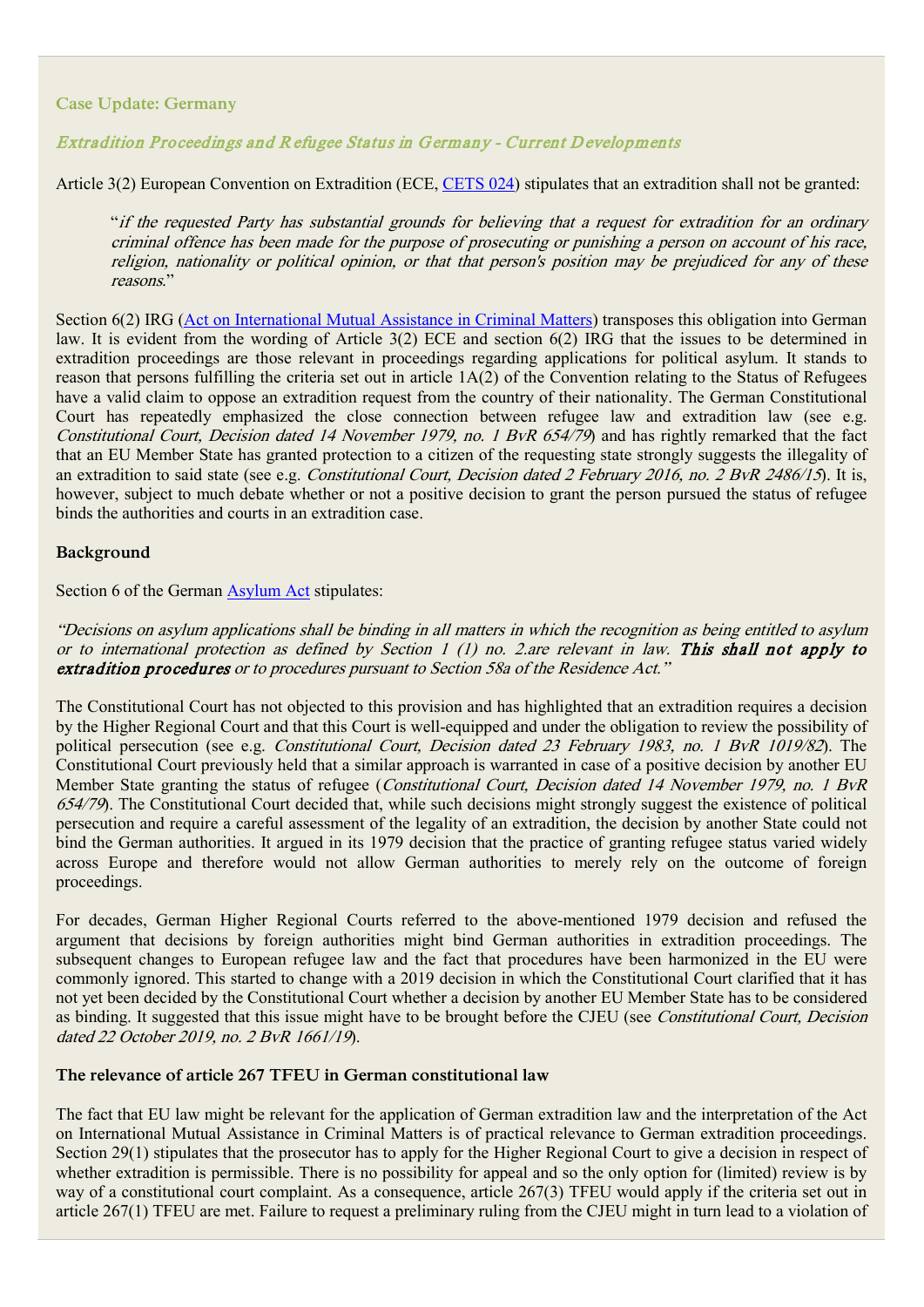the German Basic Law and can be challenged in a constitutional court complaint. Article 101(1) s. 2 of the German Basic Law reads as follows:

## "No one may be removed from the jurisdiction of his lawful judge."

The Constitutional Court has repeatedly decided that the CJEU is a "lawful judge" in the sense of article 101(1) s. 2 and that violations of the obligation set out in article 267(3) TFEU can be considered in violation of the article (for the details see Constitutional Court, Decision dated 30 March 2022, no. 2 BvR 2069/21, paras. 36 et seq. with further references). This jurisprudence is especially relevant with regards to extradition proceedings in which the Constitutional Court has repeatedly decided to strike down decisions by Higher Regional Courts despite a lack of an explicit challenge by the complainants (e.g. Constitutional Court, Decision dated 30 March 2022, no. 2 BvR 2069/21, para 35; Constitutional Court, Decision dated 19 December 2017, no. 2 BvR 424/17, para 36).

## **The decision 2 BvR 2069/21**

In the underlying extradition proceedings, the Turkish authorities had requested the extradition of a Turkish citizen of Kurdish descent for the alleged murder of his mother. The requested person objected to the extradition and highlighted that the Italian authorities have granted him refugee status. He claimed that the charges were brought because of his alleged (prior) affiliation with the PKK. The Higher Regional Court in Hamm refuted these claims, inter alia, on the basis of the nature of the crime and witness statements provided by the Turkish authorities. The Higher Regional Court also decided that the decision by the Italian authorities granting the status of refugee would not bind the German courts. The Constitutional Court decided that the reasoning by the Higher Regional Court violated article 101(1) s. 2 of the German Basic Law by refusing to address a possible relevance of EU law and a possible need to request a preliminary ruling from the CJEU (*Constitutional Court, Decision dated 30 March 2022, no. 2 BvR 2069/21*, para 52).

The Court then proceeded to discuss the relevant EU law that might be of relevance to the case:

It first notes (para 47) that article 9(3) of the Directive 2013/32/EU contains a provision that prohibits extraditions during ongoing applications for international protection under certain circumstances (prohibition of *non-refoulement*). It refers to commentators who deduce from the phrasing of this provision that an extradition must be impermissible once the requested protection has been granted (para 48). The Court further notes that some commentators have argued that articles 44 and 45 of the Directive 2013/32/EU as well as articles 11, 12 and 14 of Directive 2011/95/EU contain specific safeguards for the withdrawal of international protection and that these safeguards might be circumvented if one were to address these issues solely in extradition proceedings before a German Higher Regional Court. These provisions, so has been highlighted by these commentators, enumerate the reasons for a possible withdrawal of the protection and do not allow for a mere reassessment by a different Member State. The Constitutional Court also notes that other commentators disagree with this assessment and have emphasized that the above-mentioned provisions do not contain any explicit provision stating that decisions to grant international protection are binding for other EU Member States and that there might be a need for a reassessment in light of the new facts contained in an extradition request. While all commentators agree that there are international obligations that have to be respected even in extradition proceedings, not all agree that there is a need to consider decisions by other Member States as binding.

The Court finally notes that the CJEU has not addressed this issue in its jurisprudence and concludes that, given the above-mentioned ambiguities of the two directives, the Higher Regional Court could not have considered this to be a case of an "acte clair" or "acte éclairé".

## **Comments**

The decision by the Constitutional Court is of utmost importance and, given the nature of the case, will probably result in a request for a preliminary ruling by the CJEU. The CJEU might then also be guided by the following aspects: The relevant directives are certainly to be interpreted in light of article 78(2)(a) TFEU which emphasizes the need for "<sup>a</sup> uniform status of asylum for nationals of third countries, valid throughout the Union". This suggests a need for recognition of asylum decisions by other Member States without which the "validity" of the status would be in doubt.

The Charter of Fundamental Rights of the European Union not only grants persons a right to asylum (article 18) and a right not to be expelled or extradited in cases of political persecution (article 19) but also the freedom of movement of nationals of third countries residing legally in one Member State (article 45(2)). Directive 2003/109/EC as amended by Directive 2011/51/EU contains specific provisions granting freedom of movement to beneficiaries of international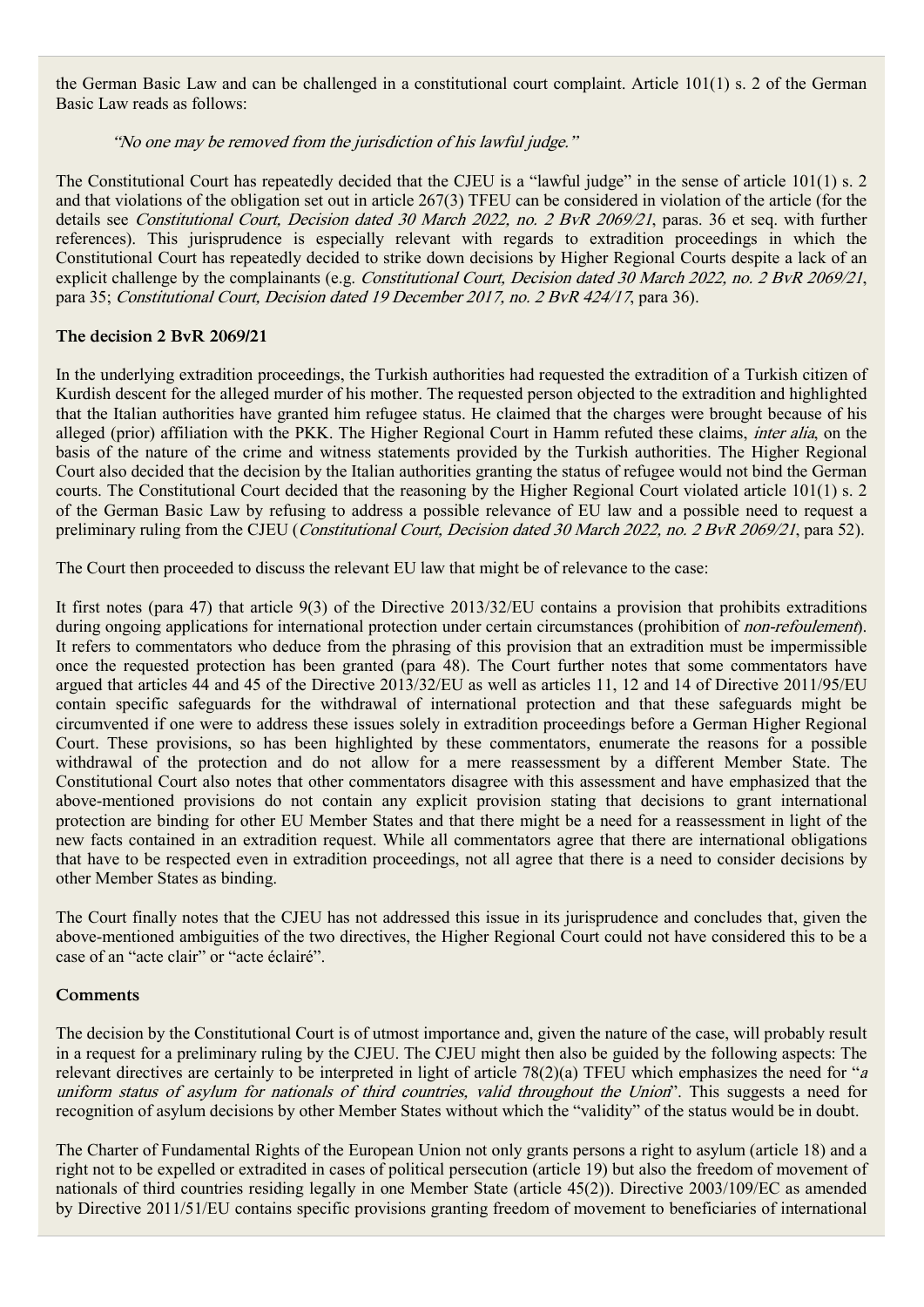protection. Articles 12(3a) and (3b) guarantee that one Member State may not expel a person to the third country without approval by the Member State which has granted international protection in the first place. Recital 10 of Directive 2011/51/EU states:

"Where a Member State intends to expel, on a ground provided for in Directive 2003/109/EC, a beneficiary of international protection who has acquired long-term resident status in that Member State, that person should enjoy the protection against refoulement guaranteed under Directive 2004/83/EC and under Article 33 of the Geneva Convention. For that purpose, where the person enjoys international protection in a Member State other than the one in which that person is currently residing as a long-term resident, it is necessary to provide, unless refoulement is permitted under Directive 2004/83/EC, that that person may be expelled only to the Member State which granted international protection and that that Member State is obliged to readmit that person. The same safeguards should apply to a beneficiary of international protection who has taken up residence but has not yet obtained long-term resident status in a second Member State.

The objective of these Directives is to grant freedom of movement to beneficiaries of international protection and to allow them to integrate into European society. The same reasoning should apply to extradition proceedings which are similar in nature. Article 19(2) of the Charter of Fundamental Rights of the European Union addresses both situations and clearly states:

"No one may be removed, expelled or extradited to a State where there is a serious risk that he or she would be subjected to the death penalty, torture or other inhuman or degrading treatment or punishment.

> **Dr. Mayeul Hiéramente Fuhlrott Hiéramente & von der Meden Partnerschaft von Rechtsanwälten mbB**

#### **Case Update: Germany**

# Higher Regional Court Brandenburg, Decision dated 11 March 2022, No. 1 AR 9/22 (AS) – Refusal to **Extradite to the Russian Federation**

On 11 March 2022 the Higher Regional Court Brandenburg delivered a blow to present and future extradition requests from the Russian Federation to Germany. It took note of the illegal intervention in Ukraine and the subsequent announcement by the Russian government to terminate Russian membership in the Council of Europe and the European Convention on Human Rights and declared the extradition to be in violation of section 73 [Act on Mutual](https://www.gesetze-im-internet.de/englisch_irg/englisch_irg.html#p0025)  [Assistance in Criminal Matters.](https://www.gesetze-im-internet.de/englisch_irg/englisch_irg.html#p0025)

#### **The decision**

The Court had to rule on the legality of an extradition for execution of a sentence of 16 years imprisonment in a whitecollar crime case. The relevant offences date back to between 2012 and 2014 and the underlying Russian *in absentia* judgment was issued in 2017. In a prior decision, the Court had requested diplomatic assurances from the Russian Federation containing guarantees of a right to a re-trial, an effective defence and conditions of imprisonment in accordance with Article 3 ECHR. These doubts notwithstanding, the Court had decided on 24 February 2022 to issue a warrant for an arrest pending extradition (section 15 [Act on Mutual Assistance in Criminal Matters\)](https://www.gesetze-im-internet.de/englisch_irg/englisch_irg.html#p0025).

A mere 15 days later the Higher Regional Court completely reversed course and – in agreement with the assessment by the public prosecution office – declared the extradition to the Russian Federation to be impermissible. The rather short reasoning of the decision is noteworthy in that it is entirely disconnected from the case at hand and hints at a strategic decision to refuse all Russian requests for extradition. The Court emphasizes that the Russian invasion of Ukraine violates international law and raises doubts as to a Russian willingness to comply with its international human rights obligations. It further notes that the Russian Federation had declared its willingness to end its membership in the Council of Europe and concludes that this will affect Russian compliance with Article 3 of the Statute of the Council of Europe. It also takes note of the decisions by the Committee of Ministers revoking certain rights of the delegation of the Russian Federation.

The conclusion is two-fold: The Court declares that the above-mentioned developments give reason to believe that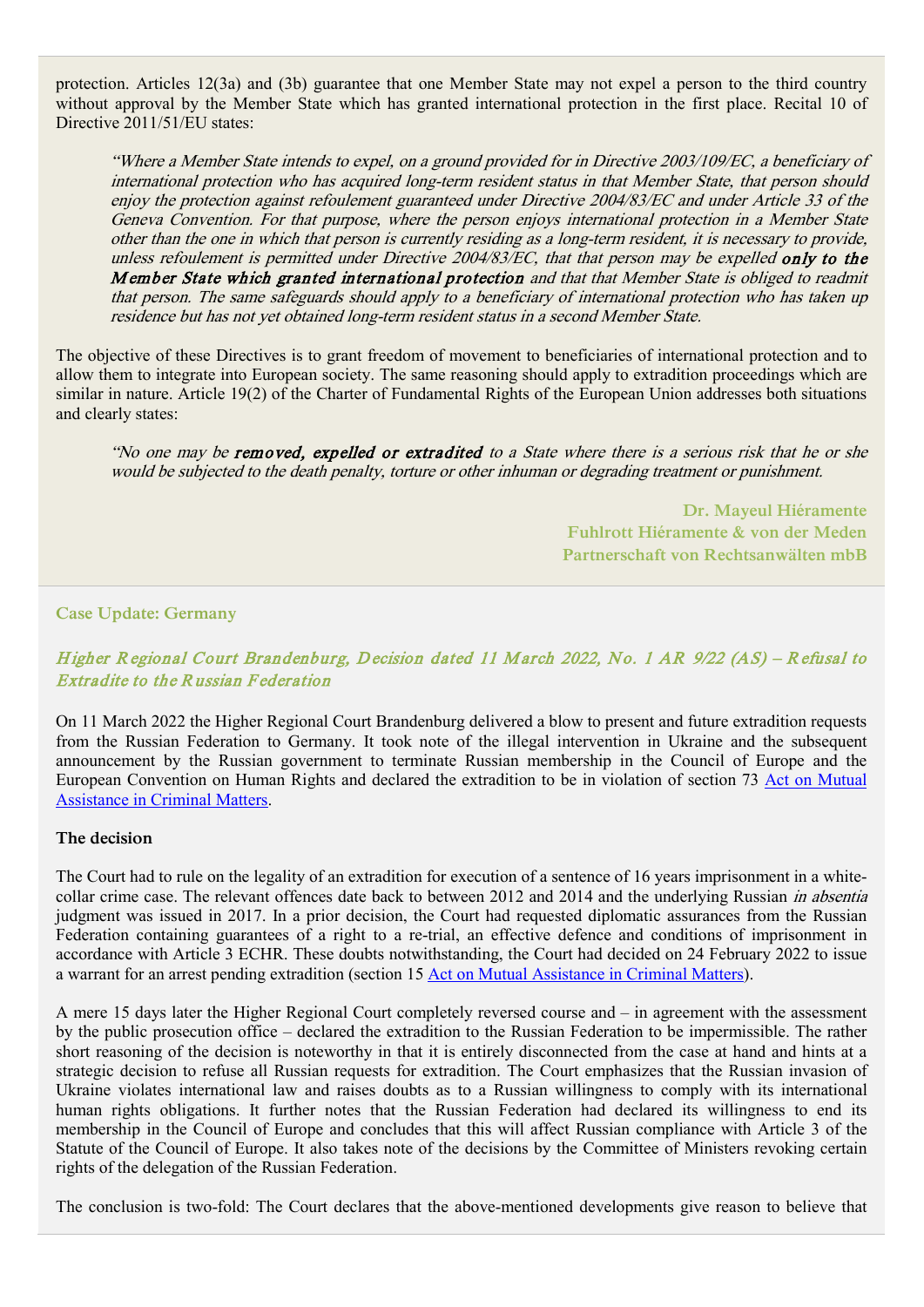Russian compliance with international human rights obligation is systemically insufficient. The Court therefore suggests that minimum standards as required by Article 3 ECHR are generally not met by the Russian Federation. The Higher Regional Court further declares that the current behavior by the Russian government raises doubt as to the reliability of Russian diplomatic assurances.

### **Comments**

In light of the subsequent (complete) exclusion of the Russian Federation from the Council of Europe as well as the continued disregard of fundamental human rights by Russian forces in Ukraine, it is likely that other German courts will continue the restrictive approach laid down by the Higher Regional Court Brandenburg even though the Russian Federation remains [\(28 April](https://www.coe.int/en/web/conventions/full-list?module=signatures-by-treaty&treatynum=024) 2022) a member to the European Convention on Extradition.

> **Dr. Mayeul Hiéramente Fuhlrott Hiéramente & von der Meden Partnerschaft von Rechtsanwälten mbB**

### **The John Jones QC Essay Competition 2021**

## **Congratulations to the winner of the John Jones QC Essay Competition 2021: Sapan Maini-Thompson of No 5 Chambers.**

The judges of the John Jones QC Essay Competition were thoroughly impressed by the submissions this year. The essays were all well-considered and of a very high standard. Clearly, the candidates applied much detailed thought to the subject in question. Of these four essays, the judges particularly commended Rosa Bennathan's essay for its structure and for providing good context for the discussion. Considering all four essays, they felt that Sapan Maini-Thompson's was the best-argued and most comprehensive and incisive, and therefore, decided that to be the winner, with Rosa Bennathan taking second place and Joseph Sinclair in third place. Many congratulations to all!

## The Essay Question

# On 23 September 2021, the H igh Court dismissed the appeals of Wozniak & Chlabicz v Polish Judicial Authorities [2021] EWHC 2557 (Admin).

# If the Supreme Court decides that it is permitted to depart from the decisions of the CJEU in LM and L and P, how should it answer the following question:

## Is the test set out in LM and L and P correct, that it is only if the European Council were to adopt a decision under Article 7(2) TEU, that the executing authority could refuse extradition due to 'generalised deficiencies', without having to carry out a specific assessment (see §§ 58-59 of L and P)?

#### **The Winner:**

There is no dispute that the independence of the Polish judiciary is under serious strain. Despite a plethora of adverse judgments from the CJEU and the ECtHR, moreover, the Polish government's authoritarian encroachment upon the justice system shows no sign of relenting. Plainly, this has grave implications for the principle of mutual trust which is premised on bilateral respect for the rule of law. The test developed by the CJEU in  $LMLP$  ("the LM test") sought to achieve a workable balance between protecting an individual's right to a fair trial and safeguarding the core EU principle of mutual recognition.

In this endeavour, the LM test fails for three reasons. First, it is doctrinally unsound because it is premised on an unreasonably rigid interpretation of Article 7 TEU. Second, it is normatively unsatisfactory because it unduly privileges mutual trust over the protection of individual rights. Third, it is of limited practical value because it fails to grasp how the structural diminution of judicial independence undermines the assessment of procedural fairness in an individual case. In sum, the test is incapable of safeguarding the rule of law and therefore incorrect. Accordingly, should the Supreme Court decide it is permitted to depart from the decisions of the CJEU in these cases, it should rule the LM test is no longer fit for the disposal of Polish extradition warrants.

### **Institutional and Doctrinal Quandaries**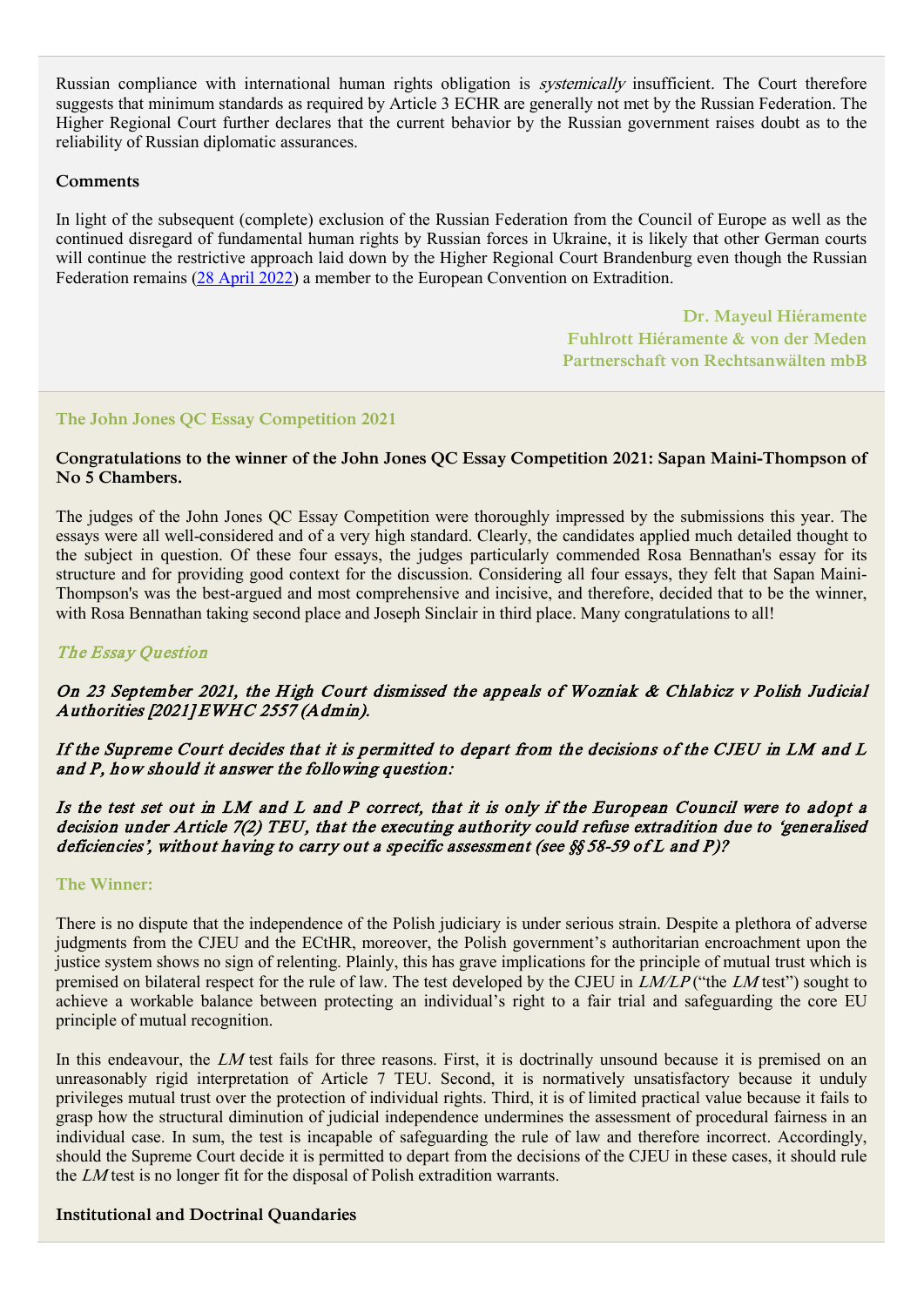The first reason the LM test is incorrect is because its two steps operate in a political context which is corrosive to the rule of law. The requirement upon national courts to carry out a "specific assessment" in absence of a Council decision under Article 7(2) is consistent with the demands of mutual trust. Nevertheless, whether a body is to be regarded as a judicial authority cannot, and ought not, depend solely on the outcome of the Article 7 process. This is for two reasons. First, it unjustifiably renders the Council the guardian of judicial independence. Second, it wrongly prioritises an outdated reading of the EAW Framework Decision - a piece of secondary legislation - over primary principles on the rule of law.

By reserving the assessment of "generalised deficiencies" to the Council, the LM test surrenders the rule of law to political fiat. This is because even if the Council voted to activate the preventive mechanism of Article 7(1), the sanctioning procedure under Article 7(2) is conditional on the unanimity of the Council. If the probability of facing disciplinary sanction is politically contingent, the deterrent value of Article 7(2) is rendered obsolete, which results in impunity for the rule of law backsliding state. Indeed, if the CJEU's position on Article 7 is taken to its logical conclusion, Poland could become an electoral dictatorship and if the Council failed to agree to apply sanctions under Article 7(2), national courts would still be compelled to assess each EAW on a case-by-case basis (see [here\)](https://sieps.se/globalassets/publikationer/2021/sieps-2021_3-eng-web.pdf). Such a proposition is absurd. Even in more ordinary circumstances, such as those in Wozniak, strict conformity to the Article 7 process majorly limits the capacity of national courts to rely on otherwise persuasive evidence regarding the issuing state's judicial integrity.

Not only is the CJEU's construal of Article 7 perverse in its absolutism, its interpretation is also doctrinally contestable. As Petra Bárd and Wouter van Ballegooij argue, the CJEU's reading of Article 7 "disregards the historical evolution of Article 7 TFEU". In their submission, "the reason Recital 10 [of the Framework Decision] is silent about current Article 7(1) TFEU [post-Lisbon Treaty] is that it did not exist at the time the Framework Decision had been drafted." They submit that "since a preventive arm has been added in the meantime, one could argue that the drafters of the Framework Decision intended to refer to Article 7 as such, and the preventative arm should also be read into Recital 10" (Bárd, P. and van Ballegooij, W. (2018) 'Judicial independence as a precondition for mutual trust? The CJEU in Minister for Justice and Equality v. LM', NJECL, 9(3), pp. 353–365).

This interpretation of the EAW Framework Decision, in contrast to the CJEU's maximalist approach, is preferable for two reasons. First, because it allows for the Decision to be read consistently with the fundamental values in Article 2 TEU, which underlie the EU's whole legal order. Second, because it accounts for the "inherent asymmetry between the individual and the state, especially in the area of criminal law" (Ibid). In assessing the merits of the CJEU's construal of Article 7, therefore, the Supreme Court should be careful to avoid the political deference inherent to the European Court's jurisprudence. Indeed, Brexit surely affords the UK courts greater flexibility given the TaCA is the new applicable regime.

### **Normative Deficiencies**

The second reason the LM test is incorrect is because it establishes an unjust balance between mutual trust and the individual right to a fair trial. The foundational error in the LM test is the artificial way in which it detaches a requested person's procedural rights from the rule of law writ large. The basis for this error is the conceptually flawed analogy drawn by the CJEU to the case of Aranyosi and C*ă*ld*ă*raru, which concerned the compatibility between prison conditions and Article 4 of the Charter of Fundamental Rights (Aranyosi and Caldararu [(C-404/15 and C-659/1 PPU)]). The CJEU's transposition of the "general" and "individual" prongs from Aranyosi is problematic because it imposes a false equivalence between detention conditions and judicial independence in terms of how they affect the rule of law (see [here\)](https://sieps.se/globalassets/publikationer/2021/sieps-2021_3-eng-web.pdf).

In fact, these are discrete issues with distinct implications. Whereas a specific prison might exceed generalised deficiencies in the overarching detention regime, it does not follow that a particular tribunal can necessarily avoid the institutional curtailment of judicial independence, especially considering independence must be perceived as well as exercised. This is to confuse the particularised violation of a fundamental individual right with a structural attack on the rule of law.

The problem with the CJEU's approach in LM, therefore, is that it sought to address "the failures of the rule of law through the prism of the violation of an individual fundamental right" (see [here\)](https://sieps.se/globalassets/publikationer/2021/sieps-2021_3-eng-web.pdf). This conflation occurred because the CJEU failed to distinguish between the different purposes of the norms enshrined in Article 47 of the Charter and Article 19(1) TEU. As Laurent Pech and Dimitry Kochenov have succinctly put it, "a right is not a principle and vice versa" (see [here\)](https://sieps.se/globalassets/publikationer/2021/sieps-2021_3-eng-web.pdf). The result is a test which seeks to safeguard judicial independence without actually relying on the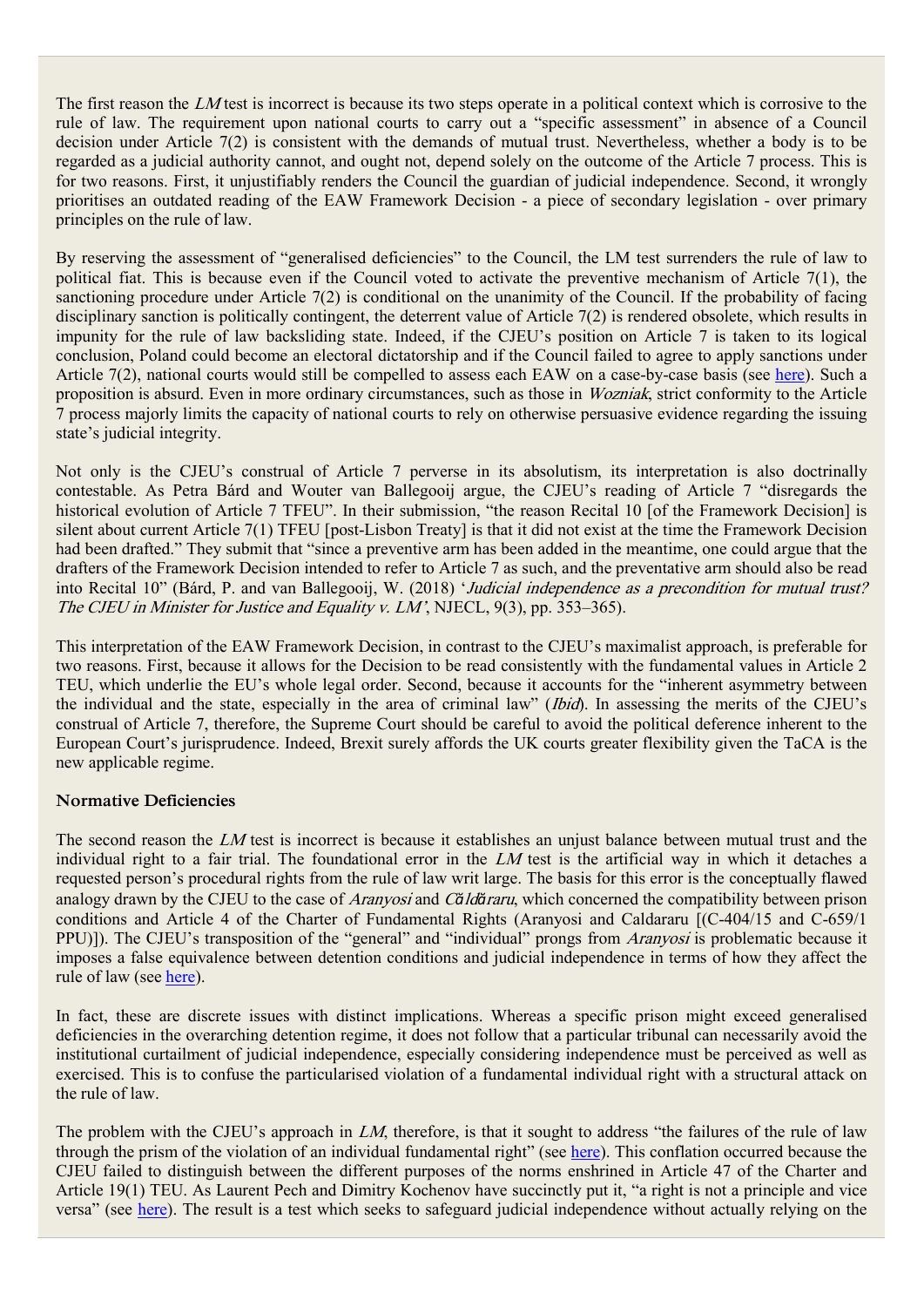principle of judicial independence. The Court might have avoided this pitfall had it followed its prior ruling in Associação Sindical dos Juízes Portugueses, where it held in reference to Article 19 that a lack of judicial independence jeopardises all fundamental rights, not just the right to an independent tribunal as an element of the right to a fair trial (Case C-64/16 Associação Sindical dos Juízes Portugueses v Tribunal de Contas).

## **Practical Unworkability**

The normative inadequacy of the LM test underpins its practical unfitness. The second step of the test requires a requested person to prove "specifically and precisely" how a systemic breach of the rule of law affects their case individually. This exacting standard places a disproportionate burden upon them because it assumes first that relevant information is available and second that they have the resources to obtain it. Theodore Konstadinides articulates the difficulty of a scenario in which a requested person is compelled to demonstrate how "the judicial reforms in question have affected the independence of the judge who will conduct her/his own hearing whilst being ignorant about the identity of that judge" (Konstadinides, T., (2019). Judicial independence and the Rule of Law in the context of nonexecution of a European Arrest Warrant: LM. CMLR. 56 (3), 743-769). There is the additional issue that protracted investigations on the part of executing authorities undermine legal certainty by adding undue complexity to the process.

A recent example from the [Amsterdam District Court](https://uitspraken.rechtspraak.nl/inziendocument?id=ECLI:NL:RBAMS:2021:420&showbutton=true) exhibits hard limits to the judicial dialogue envisioned by the LM test. In the Dutch case, the sending court failed to receive answers to questions it had asked of the Polish authorities concerning the Disciplinary Chamber of the Polish Supreme Court. It consequently refused extradition and made a (pending) preliminary reference inviting the CJEU to limit the  $LM$  test to its first step. In a 2019 case, moreover, the [Higher Regional Court of Karlsruhe](http://lrbw.juris.de/cgi-bin/laender_rechtsprechung/document.py?Gericht=bw&nr=26436;%20https://verfassungsblog.de/luxembourgs-unworkable-test-to-protect-the-rule-of-law-in-the-eu/) at para [70] made surrender to Poland dependent on the German embassy being allowed to take part in the trial in Poland and visit the defendant in custody. This innovative solution, however, is arguably contrary to the EU's principle on mutual recognition, not to mention it being logistically unsustainable as a policy.

There is the further problem that even if a Polish court provided assurances as to its independence, how could a UK judge necessarily trust that the issuing court was not under political pressure? Clare Montgomery QC made this point forcefully in Wozniak. Seeking an "island of legality" in a "sea of procedural illegality" [168] is indeed highly risky (Wozniak & Chlabicz v Poland [2021] EWHC 2557 (Admin)). It would require an improper leap of faith to believe that a captured court would admit its lack of independence. Thus, in the face of a test which presents a false dichotomy between a rigid conception of "general" and "specific" risks, it entails circular reasoning to insist, as the High Court did, that there was "no evidence" of any features of the Appellants' specific cases which would justify a refusal to execute their EAWs.

### **How should the Supreme Court decide the case?**

The preceding arguments lead to one of two conclusions. Either the Supreme Court should adopt a (diplomatically costly) freezing mechanism to suspend the UK's extradition relationship with Poland pending rescission of the judicial reforms. Or it should reformulate the LM test and place a significantly higher premium on rule of law considerations. The [2021 decision](https://lovdata.no/dokument/TRSTR/avgjorelse/tves-2021-144871?q=TVES-2021-144871) of the Vestfold District Court in Norway offers an intriguing basis upon which the LM test might be reconfigured, which is pertinent also because Norway operates a near equivalent legislative regime to the UK. The District Court found that following the decisions of the ECtHR in Reczkowicz and the CJEU in C-204/21 and C-791/19 (Reczkowicz v Poland, Application 43447/19 (2021); Commission v Poland (2021)), there is now a "significantly greater risk and probability" that a Polish court might be comprised of a judge that is not a lawful judge according to Article 6 of the ECHR.

The Court argued the two-step test in LM should be adapted so that "the greater the general risk for a breach, the less specific grounds for a breach of Article 6 of the ECHR should be required in the specific case" (see [here\)](https://verfassungsblog.de/no-surrender-to-poland/). On the facts of the case itself, the Court held there were "substantial grounds" to believe there would be a breach of the right to a fair trial and so, in effect, it dispensed with any specific assessment of the defendant's case. Overall, the Norwegian approach has two benefits. First, a greater presumption of "generalised deficiencies" reduces the standard of proof in the "specific assessment", better ensuring equality of arms between the requested person and issuing state. Second, it precludes a de facto suspension of the EAW in relation to Poland.

# **Conclusion**

The test set out in  $LM$  and  $L$  and  $P$  is incorrect principally because it establishes the wrong balance between the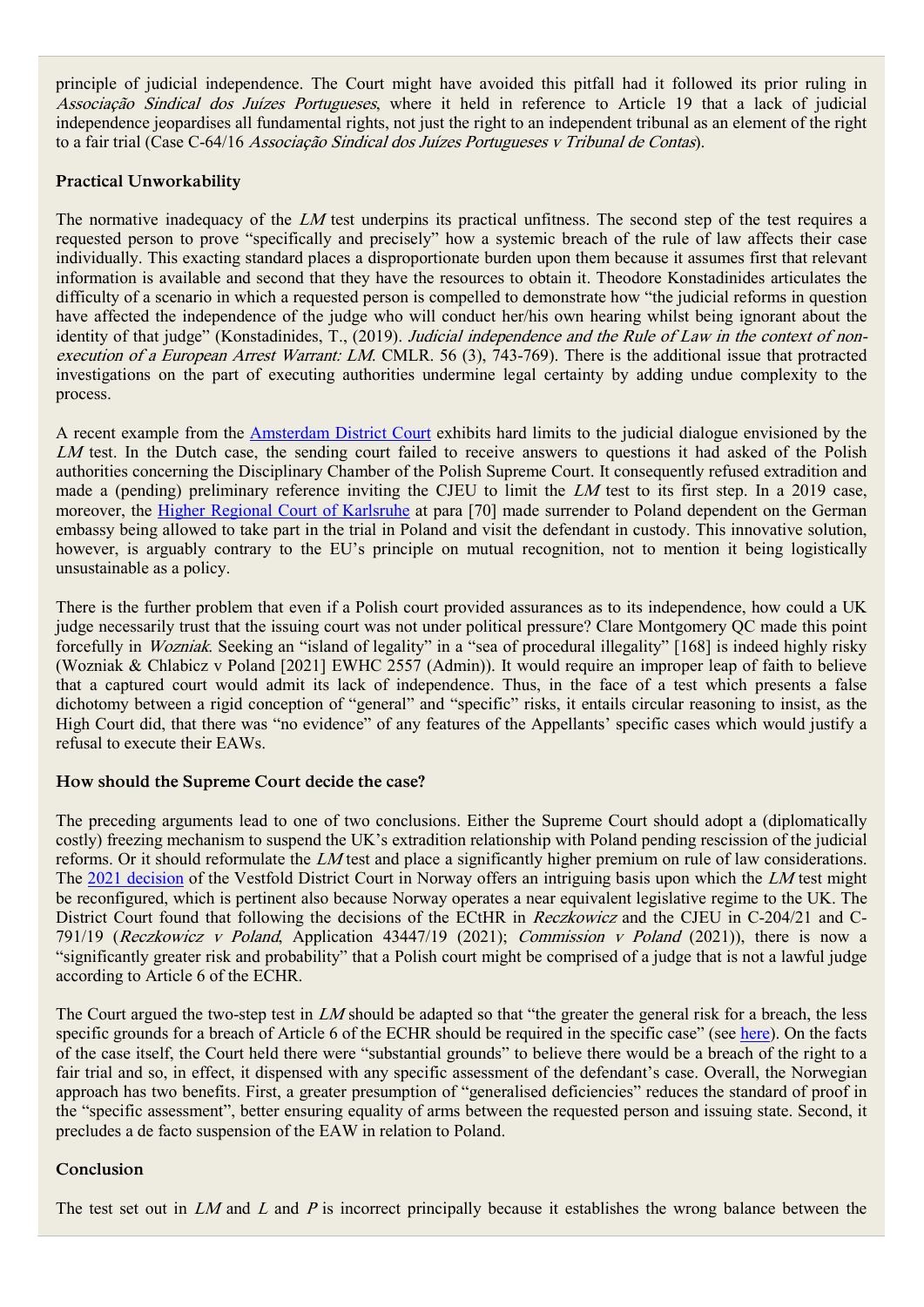competencies of the European Council and national courts in the assessment of an issuing state's compliance with the rule of law. It further suffers from normative and practical limitations which can only be remedied by re-focusing the test on judicial independence as a precondition of all fundamental rights. If the Supreme Court decides it can depart from the decisions of the CJEU, it should grant English courts the authority to assess the impact that generalised deficiencies in the Polish judiciary could have on the treatment of requested persons.

> **Sapan Maini-Thompson No 5 Chambers**

### **CPT Updates**

The Council of Europe anti-torture Committee visits Latvia – [see article](https://www.coe.int/en/web/cpt/-/council-of-europe-anti-torture-committee-visits-latv-1)

The Council of Europe anti-torture Committee publishes its report on Albania – [see article](https://www.coe.int/en/web/cpt/-/council-of-europe-anti-torture-committee-publishes-its-report-on-albania)

The Council of Europe anti-torture Committee publishes its report on Romania, highlighting that the challenges facing the prison system remain extensive – [see article](https://www.coe.int/en/web/cpt/-/council-of-europe-anti-torture-committee-publishes-report-on-romania-highlighting-that-the-challenges-facing-the-prison-system-remain-extensi-1)

### **Membership**

Membership runs from January to December annually. If you wish to join DELF for the first time since 01 January 2022, please e-mail your name, professional title, firm / chambers / employer, e-mail address and the category of membership that you wish to join DELF under, with "DELF Membership" in the subject heading to the e-mail address membership@delf.org.uk and follow the payment instructions set out below.

Fees for 2022 are as follows:

**£50** - Full Membership - Open (subject to approval by the Committee) to any Solicitor, Barrister or member of the Institute of Legal Executives practising in the field of extradition and legal academic staff, whose practice includes representing requested persons in extradition cases. Full membership is also open to lawyers practising outside of England and Wales whose practice includes representing requested persons in extradition cases.

**£25** - Associate Membership - Trainee Solicitors, Pupil Barristers and Paralegals

**£15** - Correspondent Membership - Open to court staff and other lawyers practising in the field of extradition

Fees can be paid in a group payment by a firm or Chambers administrator, or can be paid individually. If you are paying for more than one member in the same transfer, please email the details of who you have paid for and at what levels of membership they are joining at to [membership@delf.org.uk](https://email.kingsleynapley.co.uk/OWA/redir.aspx?C=uSeuL01HOU4oFI2-pkyWF6UaUFv7J7XmJI42at0zDaAOIUZ_lhjUCA..&URL=mailto%3amembership%40delf.org.uk) after you have transferred the membership fees.

If you are simply paying for your own membership fee, please use your name as a reference on the bank transfer. There is no need to email to confirm transfer in this case.

Please make your payments by bank transfer to:

Defence Extradition Lawyers Forum NatWest Sort Code: 60 40 04 Account Number: 32 49 95 82